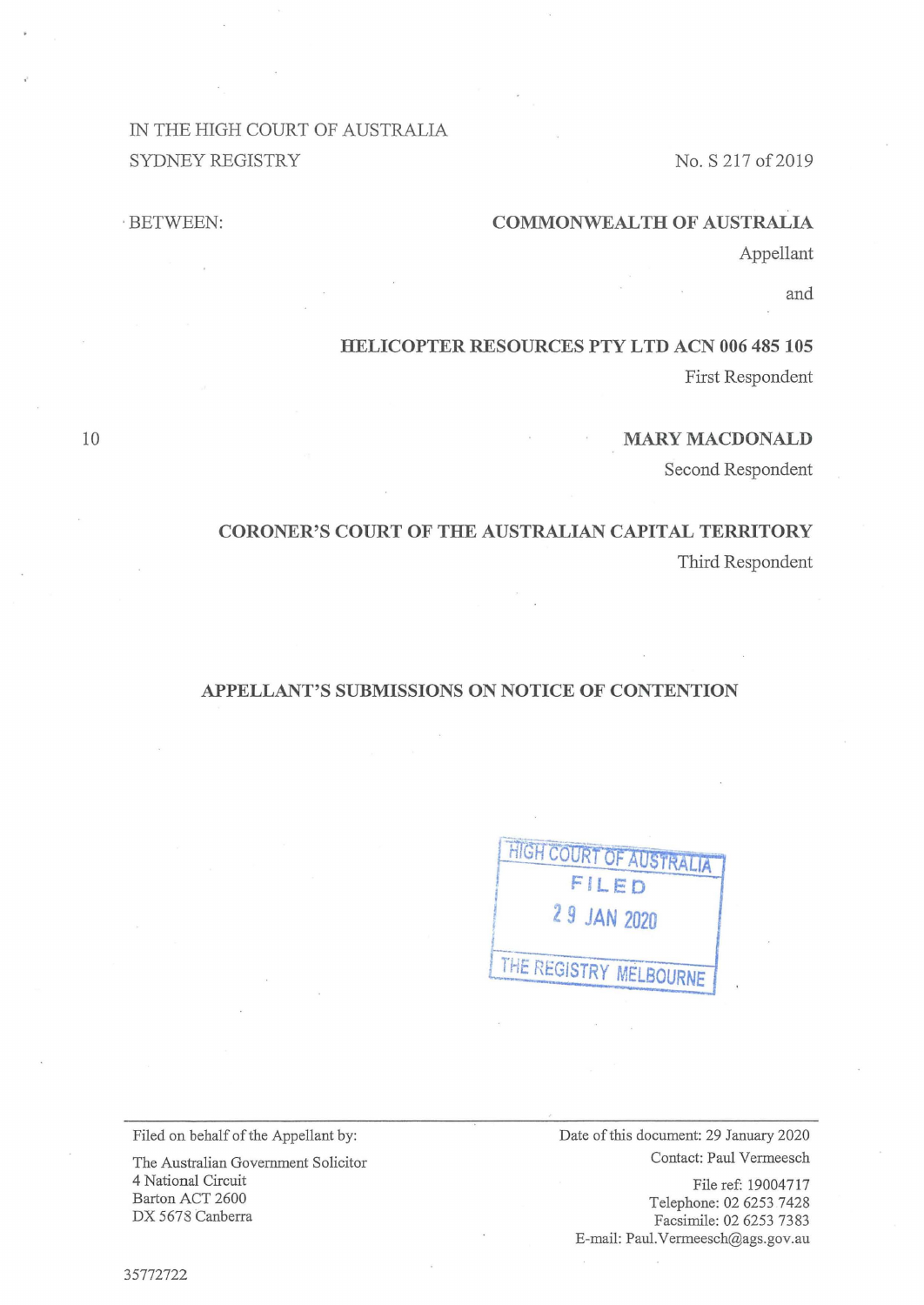#### **PART I: CERTIFICATION**

1. These submissions are in a form suitable for publication on the internet.

#### **PART II: NOTICE OF CONTENTION IS REQUIRED**

2. The proposed Notice of Contention **(NOC)** raises the issue whether the Coroner's subpoena to Captain Lomas gave rise a real risk of interference with the pending prosecution of the First Respondent **(Helicopter)** by conferring advantages on the prosecution and coaccused which were not available to them in the criminal process. The issue, as developed at the hearing on 10 October 2019, hinges on the claimed impermissibility of what Helicopter calls a "compulsory pre-trial deposition" of witnesses other than the accused·.

10 3. Helicopter's contention that the NOC is for precaution only should not be accepted.<sup>1</sup> The above issue was not decided by the Full Court and could only be an alternative basis on which its decision should be upheld. Helicopter's submission that there are four "strands" to the Full Court's reasoning does not assist it: the submission requires an artificial reading of the reasons and, in any event, none of the alleged "strands" constitute a finding that the issuing of the subpoena constituted a contempt of court.

4. The Full Court's reasons make explicit that the basis for its decision was what it (wrongly) considered to be the effect of s 87(l)(b) of the *Evidence Act 2011* (Cth) in the context of the accusatorial principle. The Full Court described that issue, and only that issue, as being the "crucial and dispositive consideration" (at [189]; CAB 144). This is consistent 20 with the structure and content of its entire reasoning between [137]-[189] (CAB 131-144), as addressed in oral submissions at T 11-14, ln 377-501. Given the express language used by the Full Court, which repeatedly treated s 87 as dispositive,<sup>2</sup> Helicopter's attempt to treat the reasoning relying on  $s \frac{87(1)}{b}$  as merely one "strand" in the reasoning, and to extract three further and independent "strands", is unpersuasive. The contrary view would require this Court to accept that the Full Court endorsed of a novel limit on the pre-trial coercive examination of witnesses "central to the defence", despite the absence of any clear statement in its reasons to that effect or any analysis of the cases now said to support that limit.

1 T 52, In 2269-2274ff. In that passage, some of Helicopter's submissions are justified not as being responsive to the Appellant, or as supportive of the Full Court's reasons, but as "necessary to consider in terms of the question before you, which is whether the orders were correct at the time they were made". That effectively concedes the need for the NOC, because without the NOC the correctness of the Full Court's orders is in issue only to the extent raised by the Notice of Appeal.

<sup>2</sup> Particularly at FFC [143], [183]-[184] and [189] (CAB 133, 142-143, 144).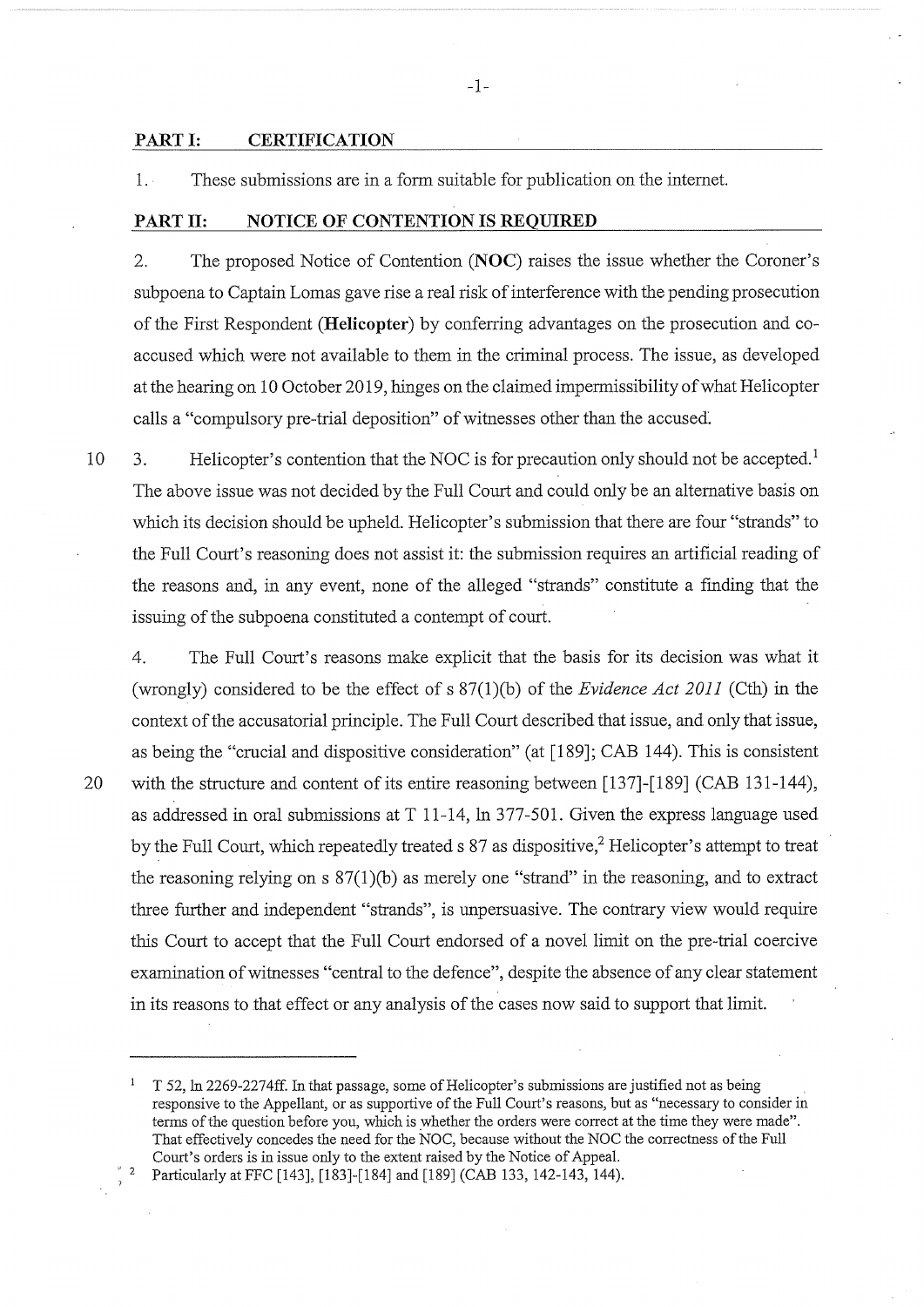5. For the above reasons, Helicopter's argument concerning pre-trial depositions and contempt of court need be decided only if Helicopter is granted leave to file the NOC out of time. Such leave should be refused.<sup>3</sup> No good reason has been given for its delay. Further, Helicopter has no present interest that would justify it extending the issues to be determined in this appeal beyond those decided by the Full Court. The fact that Helicopter previously had an interest in advancing this argument does not mean that it has such an interest in raising them again in this Court, even though they need not be decided to resolve the appeal: cfT 52, ln 2281-2289; T 53, ln 2331-2335. The points sought to be raised by the NOC should be left until they arise in a concrete dispute between parties that have an interest in the outcome of 10 the dispute.

6. Argument relating to the NOC has already extended the hearing of the appeal. If the Court accepts that the NOC is necessary, but Helicopter is granted leave to file the NOC, it appears to be accepted that the costs order should be varied so that costs of the NOC follow the event: T 57, ln 2485-2492.

### **PART III: ARGUMENT IF THE NOTICE OF CONTENTION IS ALLOWED**

7. Helicopter accepts that it was open to the prosecution to call Captain Lomas to give evidence at its criminal trial, and that this would not have involved compelling Helicopter itself: T 53, ln 2313-2317; T 62-63, ln 2744-2769. Nevertheless, it contends that if Captain Lomas had been compelled to give evidence at the coronial inquest, its criminal trial would 20 have been fundamentally altered because the prosecution would have obtained an advantage that is not available under the rules of court, the obtaining of that advantage being said to constitute a contempt of court: T 63, ln 2772-2777; T 76-79, 1n 3386-3525; see also Helicopter's Submissions **(HS)** [57(b)].

8. That submission cannot be reconciled with the authorities and should be rejected. To use statutory powers in a manner that has the effect of revealing the evidence that may be given by a person other than the accused in· advance of a criminal trial is not to obtain an advantage denied by the rules of criminal procedure. In fact, committal procedures allow for that very thing to occur. As such, the examination of Captain Lomas at the inquest would not have fundamentally altered Helicopter's criminal trial.

-2-

 $3$  T 48, In 2090ff.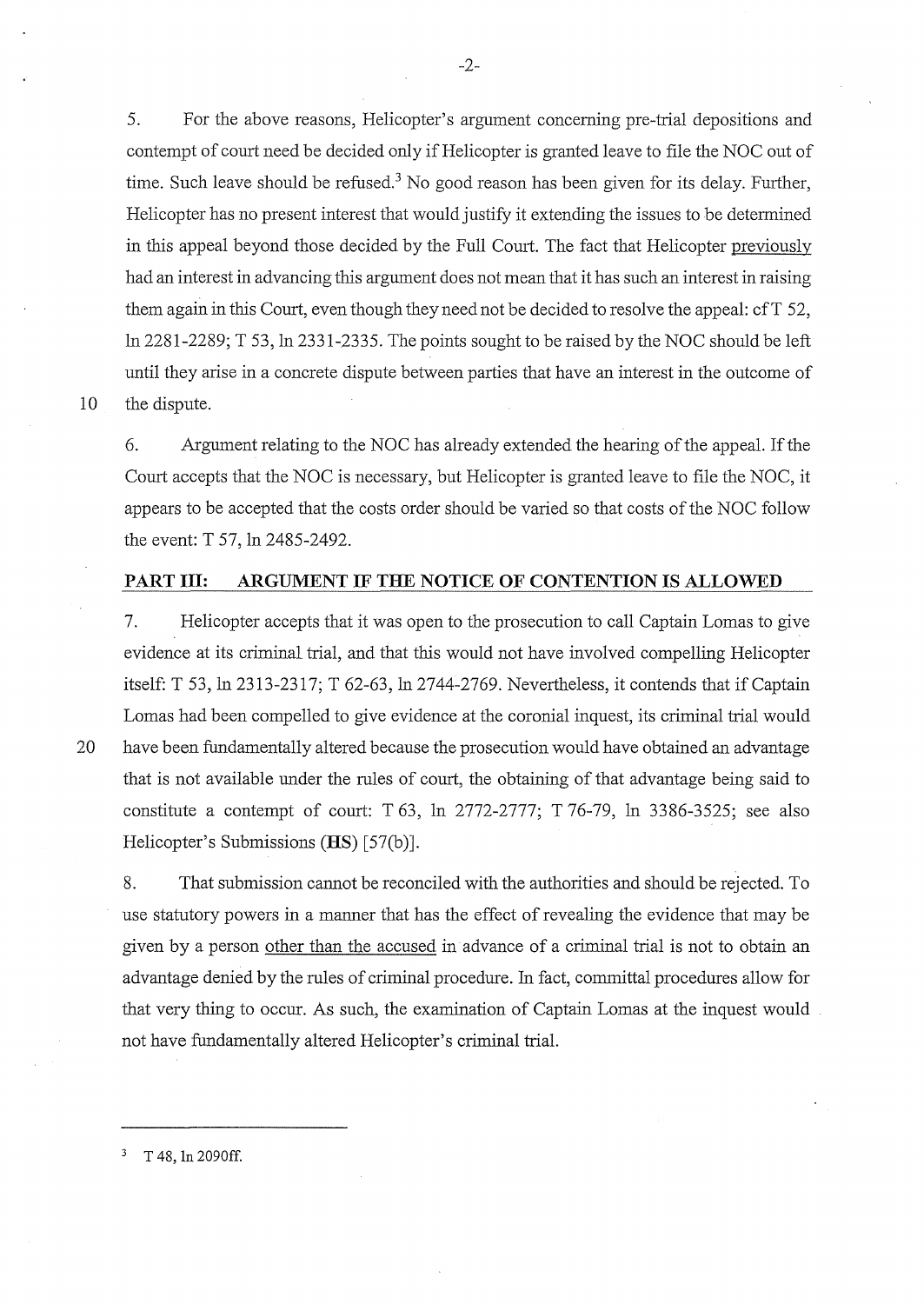### **A. The authorities**

9. As already addressed orally,  $4$  Helicopter's argument that it is a contempt of court to utilize statutory powers to obtain evidence that could not have been obtained under the rules of court cannot be reconciled with the ratio of *Caltex,* <sup>5</sup>where statutory notices to require the production of documents were upheld notwithstanding this Court's ruling (in answer to question 7) that the documents sought pursuant to those statutory notices could not be obtained under the rules of court. The argument is likewise inconsistent with *Lee No (1),* <sup>6</sup> *Nutricia*,<sup>7</sup> and with numerous first instance decisions accepting the use of coercive powers against witnesses.<sup>8</sup> Those cases are not challenged.

10 10. As Helicopter places particular reliance upon *Brambles Holdings v TPC (Brambles)*  and *Pioneer Concrete v TPC*<sup>10</sup>*(Pioneer Concrete),* it is necessary to address those authorities in more detail. Neither case supports Helicopter's submission.

#### *Brambles*

11. In *Brambles,* the Trade Practices Commission **(TPC)** brought penalty proceedings against the defendants (including the corporate defendant Brambles). The Commission served notices under s 155 of the *Trade Practices Act 1974* (Cth) on the defendants that asked questions relevant to the pending proceedings. Those notices were challenged on two bases, being that: (a) the TPC did not have power to issue the notices as a matter of construction; and (b) the issue of the notices was a contempt of court.

20 12. On the first point, the Court held as a matter of construction that s 155 did not provide power to issue notices after proceedings had been commenced, because that section conferred power for the purpose of obtaining information to inform whether proceedings should be commenced.<sup>11</sup> For that reason, the s 155 notices were invalid. The Court identified the invalidity of the notices as an "important" distinction from cases where the issue of the

<sup>4</sup> T 28, ln 1168-1176; T 30, ln 1253-1283.<br>5 (1993) 178 CLR 477.<br>6 (2013) 251 CLB 106 [323] [325] [325]

<sup>6</sup>(2013) 251 CLR 196, [323]-[325], [335] (Gageler and Keane JJ).

<sup>7 .</sup> (2008) 72 NSWLR 456, [139]-[145], [171], [182], [187] (Spigelman CJ), [201]-[202] (Hidden and Latham JJ agreeing).

<sup>8</sup>*ASICv Elm Financial Services Pty Ltd* (2004) 186 FLR 295, [77]-[80], [83] (Austin J); *Hakv ACC*  (2004) 138 FCR 51, [22], [26] (Merkel J); *De Greenlaw v NCSC* (1989) 15 ACLR 381 (Southwell J). It is also difficult to square with *Hammond v Commonwealth* (1982) 152 CLR 188, 199 (Gibbs CJ, with whom Mason and Brennan JJ agreed); *ELF case* (1982) 152 CLR 25, 131.7 (Wilson J), see also 55 (Gibbs CJ), 97 (Mason J) and 119 (Aickin J).<br><sup>9</sup> (1980) 32 ALR 328.<br><sup>10</sup> (1982) 152 CLB 460

<sup>10 (1982) 152</sup> CLR 460.

<sup>11</sup> *Brambles* (1980) 32 ALR 328, 335.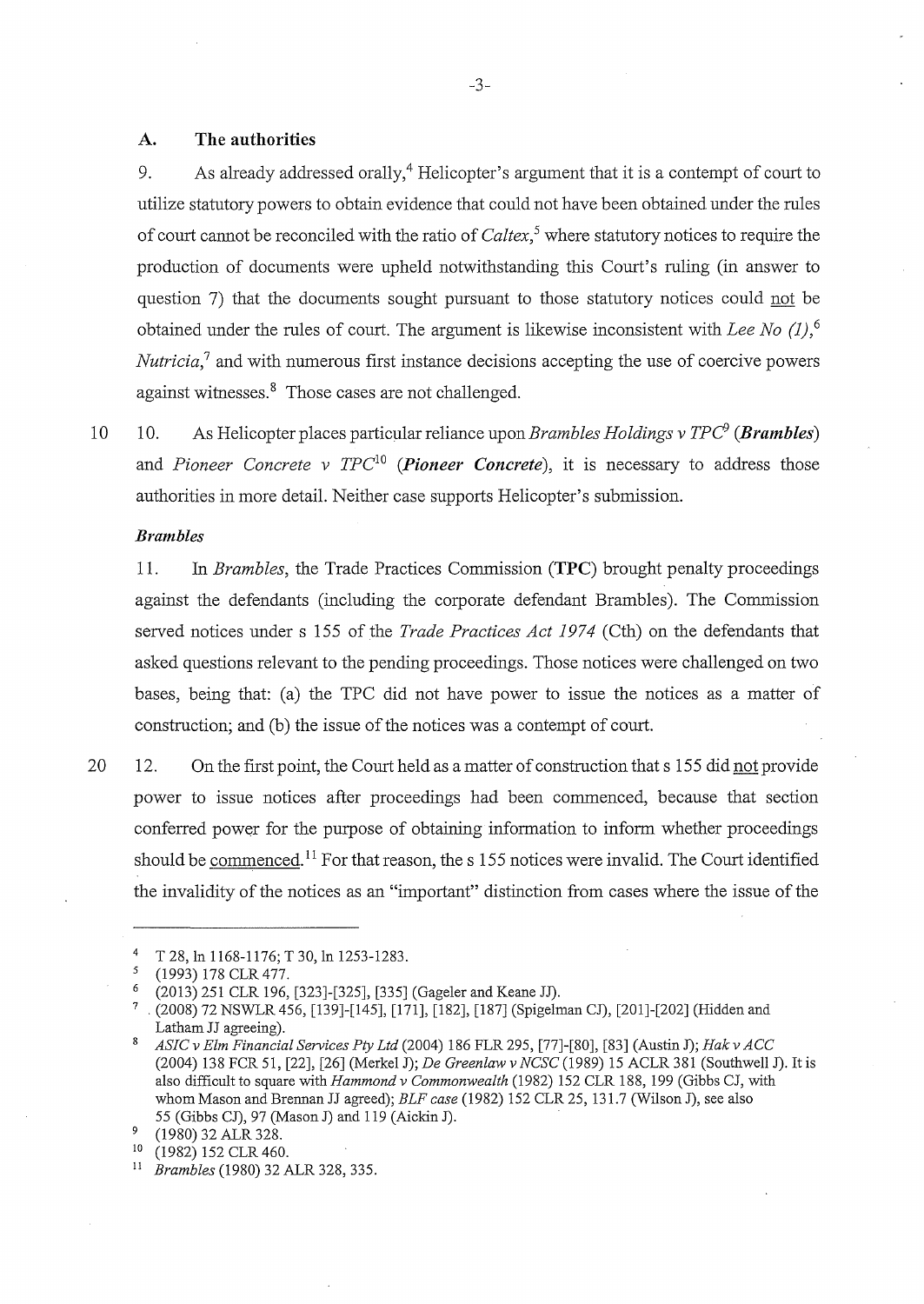notice was held to have been authorised by statute. <sup>12</sup>

13. One such case referred to by the Court was *Re Hugh J Roberts*<sup>13</sup> (*Roberts*), where a private examination under s 249 of the *Companies Act 1961* (Cth) was unsuccessfully challenged on the basis that it could only be regarded as having been for the purpose of obtaining admissions from the examinees to be used against them in pending misfeasance proceedings. Street J held that, while an examination may be vexatious where deliberately used to defeat a court order, the use of the power after the proceedings had commenced, and in circumstances where the liquidator may obtain admissions or material that may be able to be used in the proceedings, did not make the process abusive or vexatious.<sup>14</sup> Franki J 10 apparently accepted the authority of *Roberts,* which is inconsistent with the wide reading of *Brambles* urged by Helicopter.

14. In *Brambles,* it was common ground (incorrectly, as subsequent cases revealed) that a corporation could claim the penalty privilege, and therefore that the TPC could not obtain discovery or require answers to interrogatories pursuant to the ordinary rules of court. In other words, the penalty privilege was thought to deny the right to discovery or interrogatories that would ordinarily be available,  $^{15}$  and that indeed was the reason that the TPC had sought to rely instead ons 155 notices. Whatever the position would have been had the statutory notices been valid (and thus might have authorized the impugned conduct), in circumstances where the notices were invalid their issuance "was a clear attempt to procure

20 an advantage by threatening a party with criminal proceedings if it did not do something, which the law did not require it to do".<sup>16</sup> *Brambles* therefore does not purport to prohibit the valid use of a statutory power to obtain information by means outside the ordinary processes of the court, particularly where that would not circumvent an affirmative limitation on the court's power.

#### *Pioneer Concrete*

15. In *Pioneer Concrete,* civil proceedings had been instituted to which the TPC was not a party, and the question was whether the existence of those proceedings prevented the TPC from exercising its statutory power under s 155 to obtain information that overlapped with

<sup>.</sup> <sup>12</sup>*Brambles* (1980) 32 ALR 328, 335-336. 13 (1970) 91 WN (NSW) 537. 14 *Roberts* (1970) 91 WN (NSW) 537, 539E-540B. 15 *Brambles* (1980) 32 ALR 328, 335.

<sup>16</sup>*Brambles* (1980) 32 ALR 328, 340.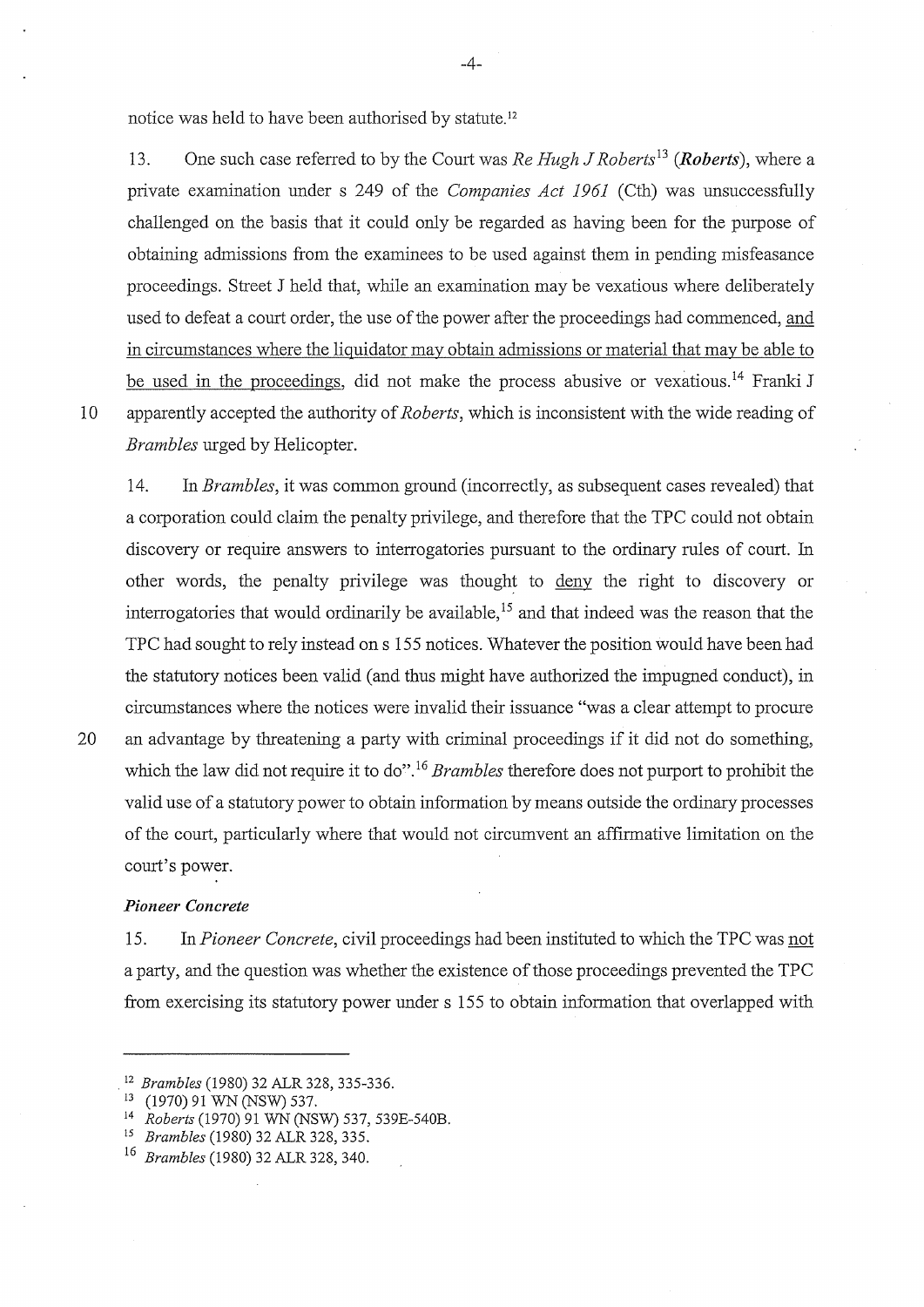the issues in the pending proceeding. Chief Justice Gibbs, with whom Brennan J agreed,  $17$ indicated provisional agreement with *Brambles,* 18 but did not give it the expansive reading for which Helicopter contends. Instead, Gibbs CJ emphasised that not every investigation into facts which are the subject of a pending proceeding constitutes a contempt of court. Indeed, on the facts Gibbs CJ held that there was no intention to interfere with justice, and no real risk that the exercise of the s 155 powers would in the circumstances have that effect.<sup>19</sup> Accordingly, the exercise of that power did not involve a contempt, notwithstanding the pending proceedings. Justice Mason reached the same conclusion, stating:<sup>20</sup>

10

30

It may be that the plaintiffs in the Ro-Mix proceedings will subpoena such answers as may be given in response to the notices and tender them in evidence as admissions in those proceedings. But I cannot see how this use of the material demonstrates that the issue and service of the notices is for a purpose foreign to the Commission's functions, is otherwise beyond power or is a contempt.

16. Thus, even though Mason J foresaw that evidence brought into existence as a result of the s 155 notices might ultimately be tendered as an admission in the pending proceedings (that being closely analogous to the possibility about which Helicopter complained), Mason J rejected the argument that the exercise of the power constituted a contempt of court. The case demonstrates that the fact that an exercise of statutory coercive powers may have some effect on pending proceedings (including on the evidence available to be tendered in those proceedings) it not itself sufficient to support the conclusion that the exercise of those

20 powers constitutes a contempt of court.

1 7. As was discussed at the hearing, 21 McHugh J referred to *Pioneer Concrete* in *Caltex.*  The relevant passage needs to be read as a whole. His Honour said:<sup>22</sup>

Obtaining evidence under a statutory power for the purpose of assisting a party in pending litigation does not necessarily constitute an interference with the procedures of the courts. The evidence gathering procedures of a party are not limited to the use of court procedures. No interference with the processes of the courts or the course of justice occurs merely because a party avails itself of a statutory power to obtain evidence during the course of pending litigation. The mere use of such a power during the pendency of litigation is not a contempt of court even when the sole purpose of the exercise of the power is to assist a party to obtain evidence for use in that litigation. To constitute contempt, the party must exercise the power in such a way that it interferes with the course of justice. Thus, there might be a contempt if the exercise of the statutory power "would give such a party advantages which the rules of procedure would otherwise deny him" [ citing *Pioneer Concrete* at 468]. But something more is required than that the party exercised the power for the purpose of obtaining evidence for use in pending litigation.

<sup>17</sup>*Pioneer Concrete* (1982) 152 CLR 460, 475.

<sup>18</sup>*Pioneer Concrete* (1982) 152 CLR 460, 468.

<sup>&</sup>lt;sup>19</sup> Pioneer Concrete (1982) 152 CLR 460, 468.<br><sup>20</sup> *Pioneer Concrete* (1982) 152 CLR 460, 474 (emphasis added).<br><sup>21</sup> T 30, ln 1528-1594.

<sup>&</sup>lt;sup>22</sup> Caltex (1993) 178 CLR 477, 558-559 (emphasis added). See also at 517 (Brennan J).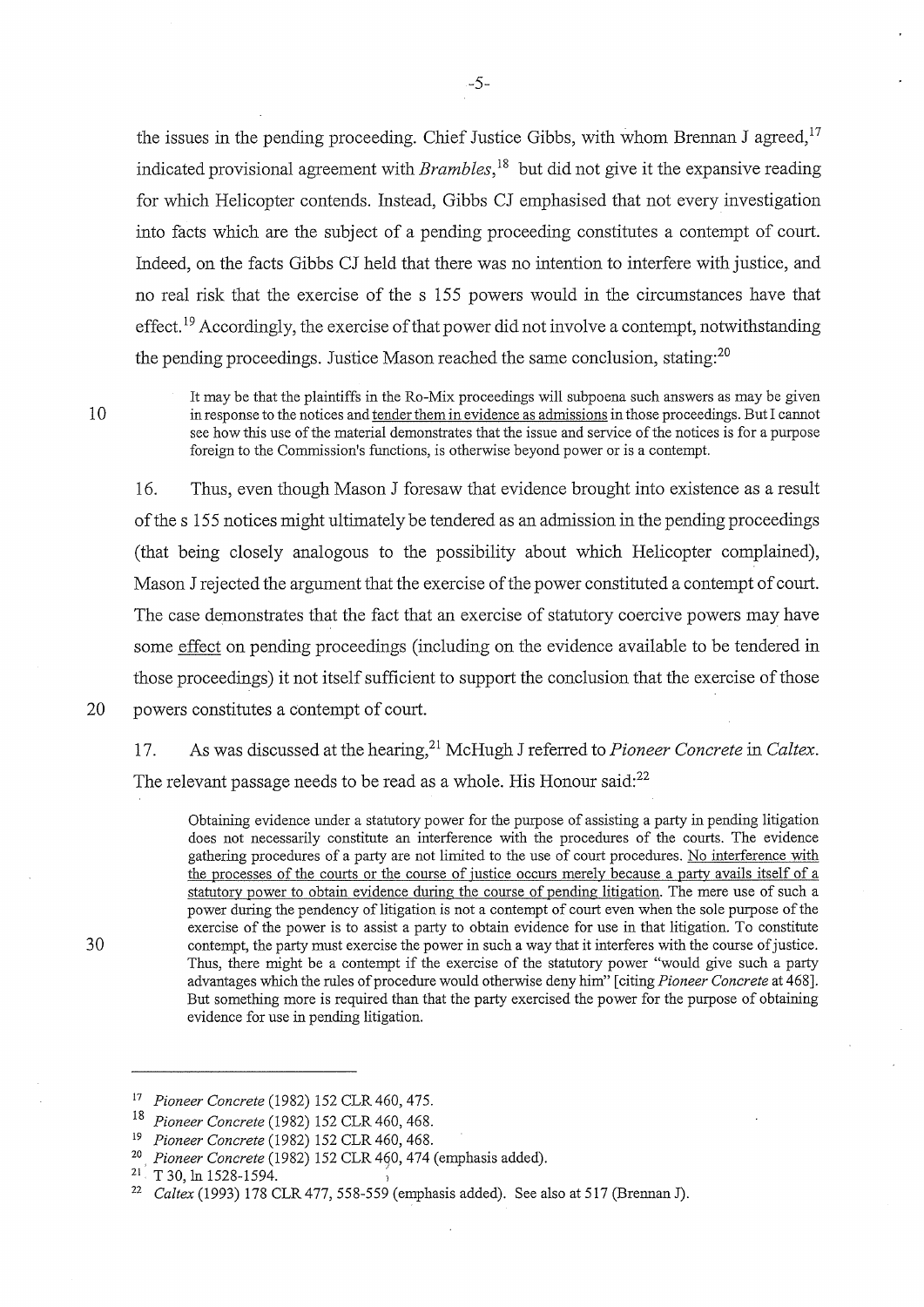18. Wbile it is true that the penultimate sentence in the above passage contains a qualification, that qualification should not be read as consuming the general rule to which his Honour refers. This passage explains McHugh J's reasons for concluding that the s 29 notices were valid, notwithstanding that they had been issued for the sole purpose of obtaining evidence from Caltex for use against it in pending criminal proceedings ( and notwithstanding the majority holding that the same documents could not have been obtained pursuant to the rules of court). In that context, McHugh J's reference to "advantages which the rules of procedure would otherwise deny him" cannot sensibly be read as applying simply where statutory powers are used to obtain information that the rules of procedure did not 10 affirmatively confer a power to obtain. To the contrary, subject to a qualification where a statutory power is used for the purpose of circumventing a restriction in the ordinary rules of procedure (such as a privilege, as occurred in *Brambles),* statutory powers may be used to obtain evidence that the party would not otherwise have been able to obtain. That is so whether that evidence is sought for use in pending proceedings, or for purposes unrelated to gathering evidence for a pending proceeding.

19. In this case, the subpoena was not issued to circumvent any rule of procedure that prevented the prosecution or the Appellant from speaking to or obtaining evidence from Captain Lomas (there being no such rule). There is no finding that the subpoena was issued for the purpose of gathering evidence for use in the criminal proceeding at all, and there is 20 no basis to infer that this was the Coroner's purpose. As to the effect of the subpoena, even if that effect had been that the prosecution or appellant would have obtained advance knowledge of the evidence that might be given by Captain Lomas were he to be called as a witness at Helicopter's trial (being evidence that they were entitled to compel at the trial in any event), an effect of that kind does not give rise to contempt (as *Pioneer* illustrates). Specifically, the obtaining of such knowledge does not involve obtaining an advantage "denied" by the ordinary rules of procedure.

**B. Criminal procedure allows compulsory powers to be exercised against witnesses** 

20. Helicopter relies on what it describes as an accused's "right not to reveal the nature of its defence prematurely'': T 63, In 2780. It does not limit this "right" to revelation by the 30 accused, instead contending that, once charges have been laid, it is a contempt of court for statutory powers to be used to obtain information from any person who is "central to the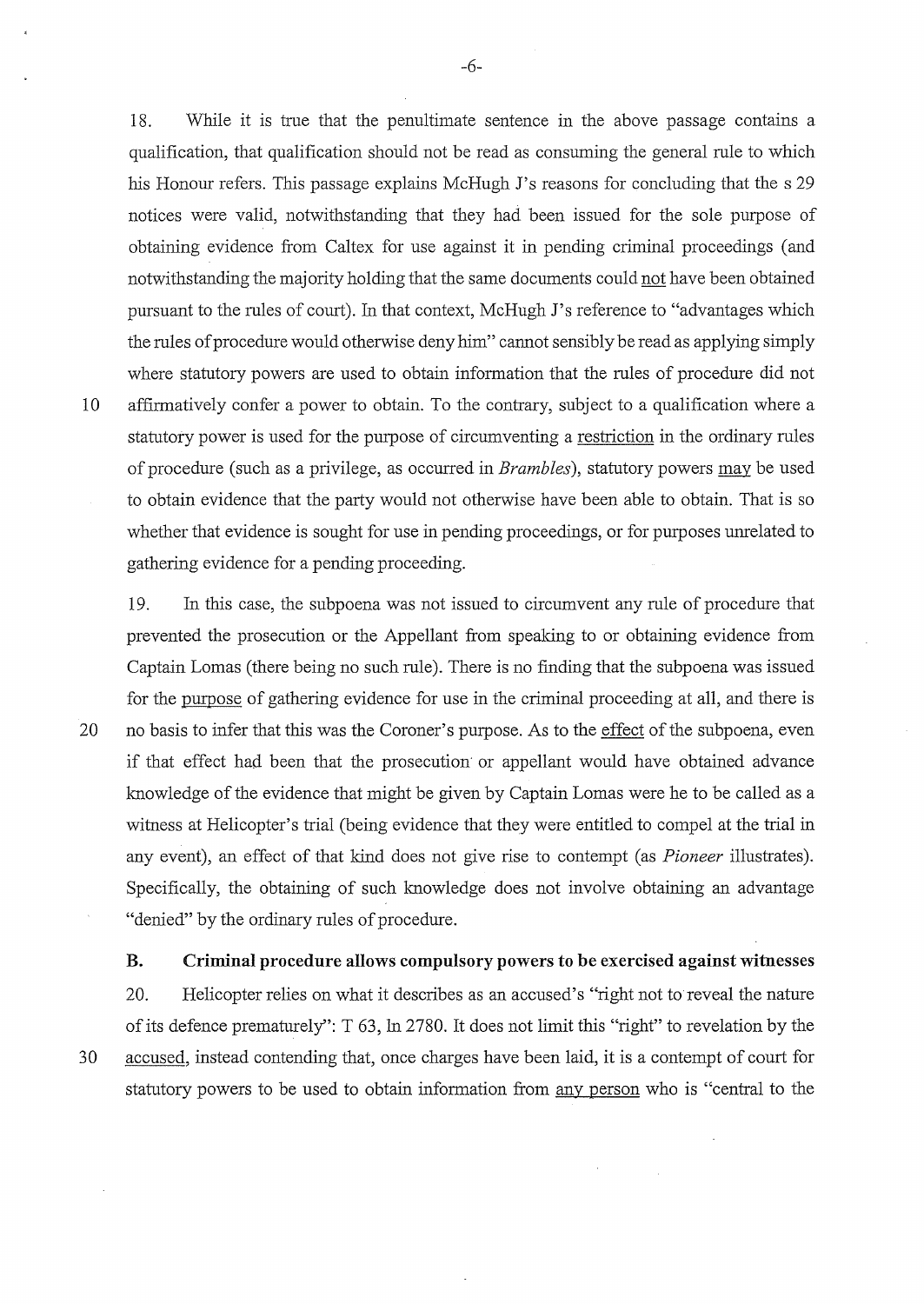defence",23 because to do so would involve "a fundamental alteration of the accusatorial trial to which [the accused is] entitled": T 52-53, In 2285-2288; see also HS [57(c)]. In addition to the above arguments based on authority, that submission should be rejected for the following reasons.

21. *First,* police and prosecutors are entitled to seek and obtain information from persons other than the accused about how an accused might defend a charge. Investigators necessarily seek information from persons who have knowledge of an alleged crime. Such people may or may not co-operate. If they do co-operate, they may reveal information that indicates the way in which an accused is likely to defend a charge. If that occurs, then 10 prosecutors will have exactly the same knowledge of the evidence that the witness may give at the trial as they would have if the witness refused to co-operate, but was then compelled to speak. Accordingly, it cannot be a fundamental alteration to the accusatorial process for the prosecution to learn such information.

22. In its oral submissions Helicopter sought to avoid this difficulty by contending that it had a right to prevent its employees from speaking to the prosecution prior to the trial.<sup>24</sup> Initially, Helicopter placed significant emphasis on this point. The argument depended on a strained reading of the relevant contractual rights.<sup>25</sup> But more importantly, as was pointed out during the hearing, even if the contractual provisions purported to give Helicopter such a right, to that extent they were unenforceable as contrary to public policy.<sup>26</sup> Furthermore, 20 any attempt by Helicopter to prevent potential witnesses from assisting in relation to a proceeding may, depending on the circumstances, also have involved contempt,  $27$  an indictable offence,  $^{28}$  and/or a contravention of general protections for employees.  $^{29}$ 

23. That aspect of its argument having collapsed, Helicopter is left with the proposition that, despite the fact that Captain Lomas was free to inform the Coroner or the prosecution

-7-

<sup>&</sup>lt;sup>23</sup> T 86, ln 3832; T 87, ln 3850; T 88, ln 3894-3904.<br><sup>24</sup> See variously T 59-60, ln 2605-2615; T 61-62, ln 2680-2713; T 67, ln 2942-2952; T 68-69, ln 3018-3067.<br><sup>25</sup> The relevant contractual provisions refer only to the

say nothing as to the disclosure of information concerning an accident or safety procedures: see Affidavit of Rod Pulford sworn 18 May 2018, [5], and RP-3 and RP-4 in Helicopter's Second Supplementary Further Material, 5, 11-14.

<sup>26</sup>*A v Hayden* (1984) 156 CLR 532, 553-557 (Mason J), 574 (Wilson and Dawson JJ), 587 (Brennan J), 595 (Deane J); *AG Australia Holdings Ltd v Burton* (2002) 58 NSWLR 464, 489-491 [80]-[86] (Campbell J), followed in *Richards v Kadian* (2005) 64 NSWLR 204, 223 [78] (Beazley JA).

<sup>27</sup>See eg *Watson v Collings* (1944) 70 CLR 51, 58 (Rich J); *Australian Building Construction Employees' and Building Labourers' Federation v Viner* (1982) 63 FLR 253, 274-275 (Evatt and Deane JJ).

<sup>28</sup> See, eg, *Criminal Code Act 2002* (ACT), s 709A; *Crimes Act 1958* (Vic), s 256ff.

<sup>29</sup> See *Fair Work Act 2009* (Cth), s 340 and the definitions of"workplace right" (s 341), "workplace law'' (s 12, which includes laws dealing with OH&S matters) and "adverse action" (s 342).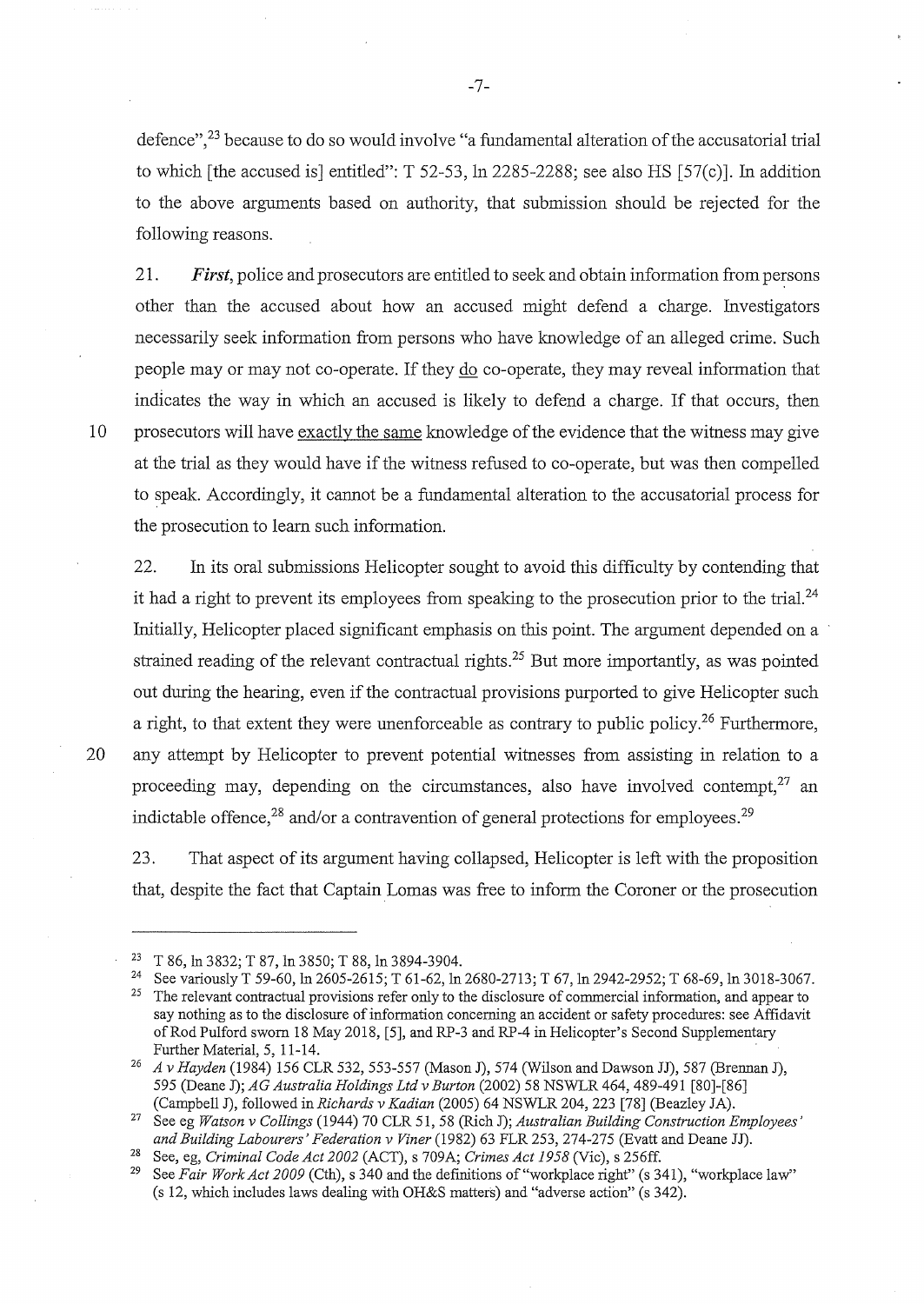of the evidence he would give in advance of the trial without that having any adverse effect on the accusatorial system, there would nevertheless have been a fundamental alteration of that system if he was compelled to provide that same information in advance of the trial. That cannot be correct.

24. *Second,* it involves no alteration to the accusatorial system for the prosecution to compel persons other than the accused to reveal the evidence that they would be able to give in advance of the criminal trial. To the contrary, that is an established feature of the committal system. While committal evidence may regularly take the form of written statements, if a potentially relevant witness refuses to speak to investigators, that person may 10 be called during the committal and compelled to give evidence in chief, or be crossexamined, thereby revealing to the prosecution, the accused and any co-accused what evidence that witness would be able to give if called at the trial.<sup>30</sup> The ability of prosecutors to compel a reluctant witness to give evidence at the committal is important to ensuring that prosecutors are able to comply with their obligations to call relevant witnesses,  $31$  thereby to reduce the risk of miscarriages of justice. 32

25. Nor are such powers confined to committals. For example, Pt 4.3 of the *Criminal Procedure Act 2009* (Vic) provides for compulsory examinations by prosecutors *prior to committal,* for the very purpose of enabling the prosecution to obtain evidence from reluctant witnesses.<sup>33</sup> That power has been used, for example, in an occupational health and safety 20 prosecution, to compel evidence from potential witnesses who were employees of the defendant employer and were involved in the incident giving rise to the prosecution.<sup>34</sup>

26. While Helicopter disavows any attack on the committal system, it provides no principled explanation for why that system does not present an insurmountable hurdle to the acceptance of its argument. fu light of the committal process, it cannot be "fundamental" to the accusatorial system of justice that the prosecution not be aware prior to trial of the

<sup>30</sup> In the ACT, see *Magistrates Court Act 1930* (ACT), ss 90AA-90AB. 31 *State Drug Crime Commission (NSW) v Chapman* (1987) 12 NSWLR 447, 450 (Allen J). More generally, see *Whitehorn v The Queen* (1983) 152 CLR 657,664 (Deane J); cited with approval in *The Queen v* 

*Apostilides* (1984) 154 CLR 563, 576 (Gibbs CJ, Mason, Murphy, Wilson and Dawson JJ).<br><sup>32</sup> *Mallard v The Queen* (2005) 224 CLR 125, [17] (Gummow, Hayne, Callinan and Heydon JJ).<br><sup>33</sup> The precursor to Pt 4.3 was s 56A whi in order to create: "a procedure to allow reluctant witnesses to be called to court and questioned to obtain their evidence prior to the committal proceeding. This power has become necessary to combat an increasing problem where persons or institutions refuse to cooperate with investigating authorities to provide statements, thereby jeopardising complex prosecutions ... ": Legislative Assembly, Second Reading Speech, Magistrates' Court (Amendment) Bill, 29 October 1998, p 888.

<sup>34</sup> See O *'Grady v Magistrates Court of Victoria* [2016] VSC 156.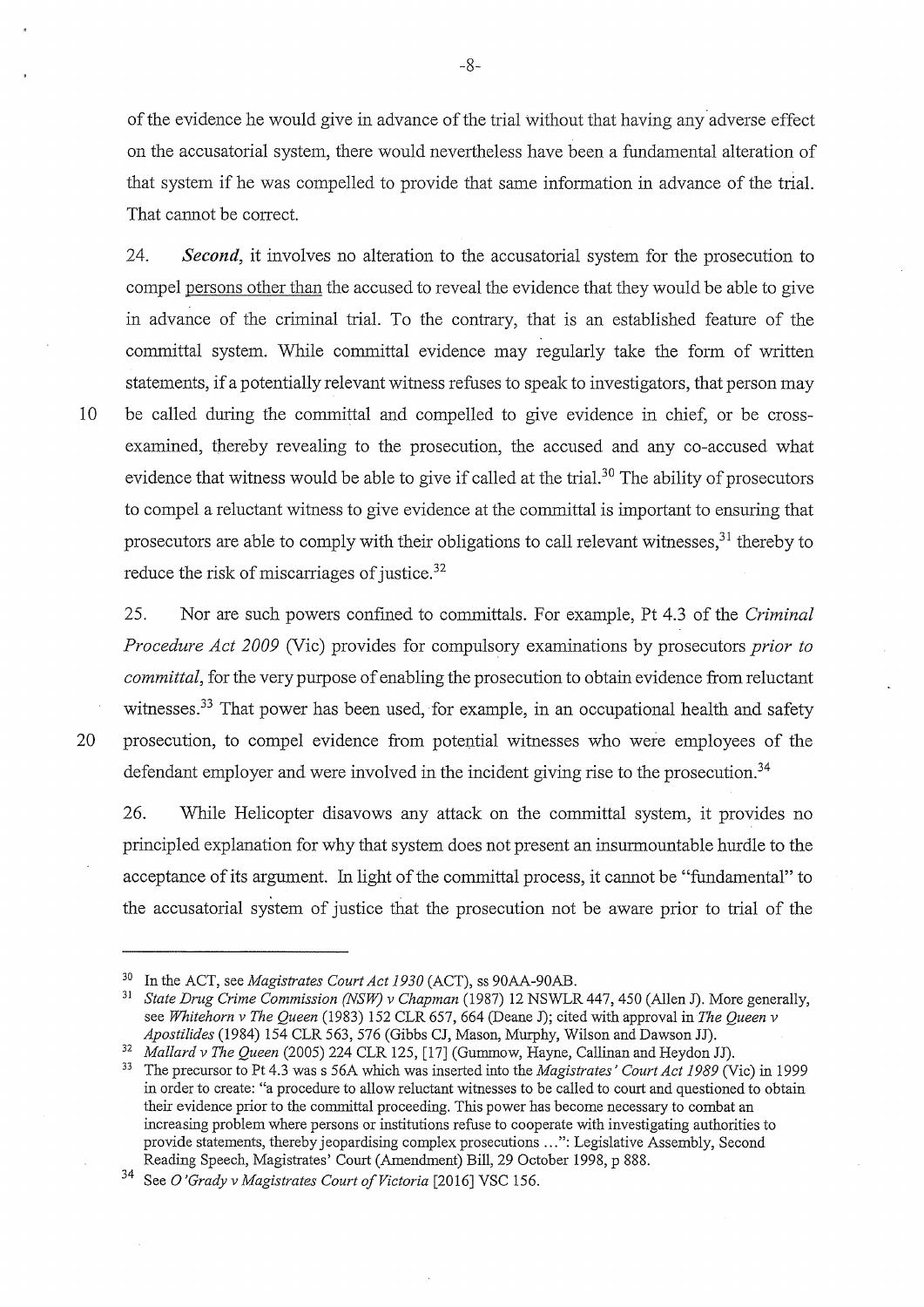evidence that may be given by witnesses who are "central to the defence". Helicopter provides no basis for drawing a persuasive distinction that would permit the compulsory pretrial revelation of the evidence of such witnesses in a committal, while nevertheless holding that the revelation of the same evidence in an administrative proceeding that occurs for a purpose unrelated to the criminal proceeding (such as an inquest) would fundamentally alter the accusatorial system.

## **C. The special position of the accused**

27. The *X7* line of authority is concerned only with the limits on the compulsory examination of an accused. This was recognised by the Full Court (at [183]; CAB 142), 10 which explains its focus on whether s 87 of the Evidence Act had the effect that to compel evidence from Captain Lomas was to compel evidence from Helicopter itself. The fundamental error in Helicopter's submission in support of the NOC is that it depends on extending principles that this Court has formulated specifically in relation to an accused to a much wider and ill-defined group, being persons described as witnesses who are "central to the defence". That proposed extension is unprincipled, for it ignores the unique position of the accused in the accusatorial system of justice. While the fundamental rule and the companion rule protect the accused from being required to assist the prosecution, they do not impede the prosecution in attempting to secure the conviction of an accused based on the evidence of other witnesses. It is no doubt for that reason that Helicopter is unable to point 20 to a single authority which supports the principle that witnesses cannot be compellable to

28. Helicopter's argument that the protection of the accusatorial principle extends beyond the accused to prevent the pre-trial compulsion of witness who are the "central to the defence" was fluid. During oral argument, such persons were variously said to include persons who: (a) attract the operation of s 87; (b) were a guiding mind of a corporate accused;

(c) were an agent of the accused; (d) are "in the camp" of the defence; or (e) had an intimate involvement in the facts in issue.<sup>35</sup>

29. Many of those categories are wide, and include persons who may or may not actually be central to an accused's defence. For example, the suggested principle as applied by 30 reference to s 87 would prevent prosecutors from having any advance knowledge of the evidence of any employees with respect to matters within the scope of their employment.

give evidence in advance of a criminal trial.

<sup>35</sup> T 86, In 3832; T 87, In 3850; T 88, ln 3894-3904.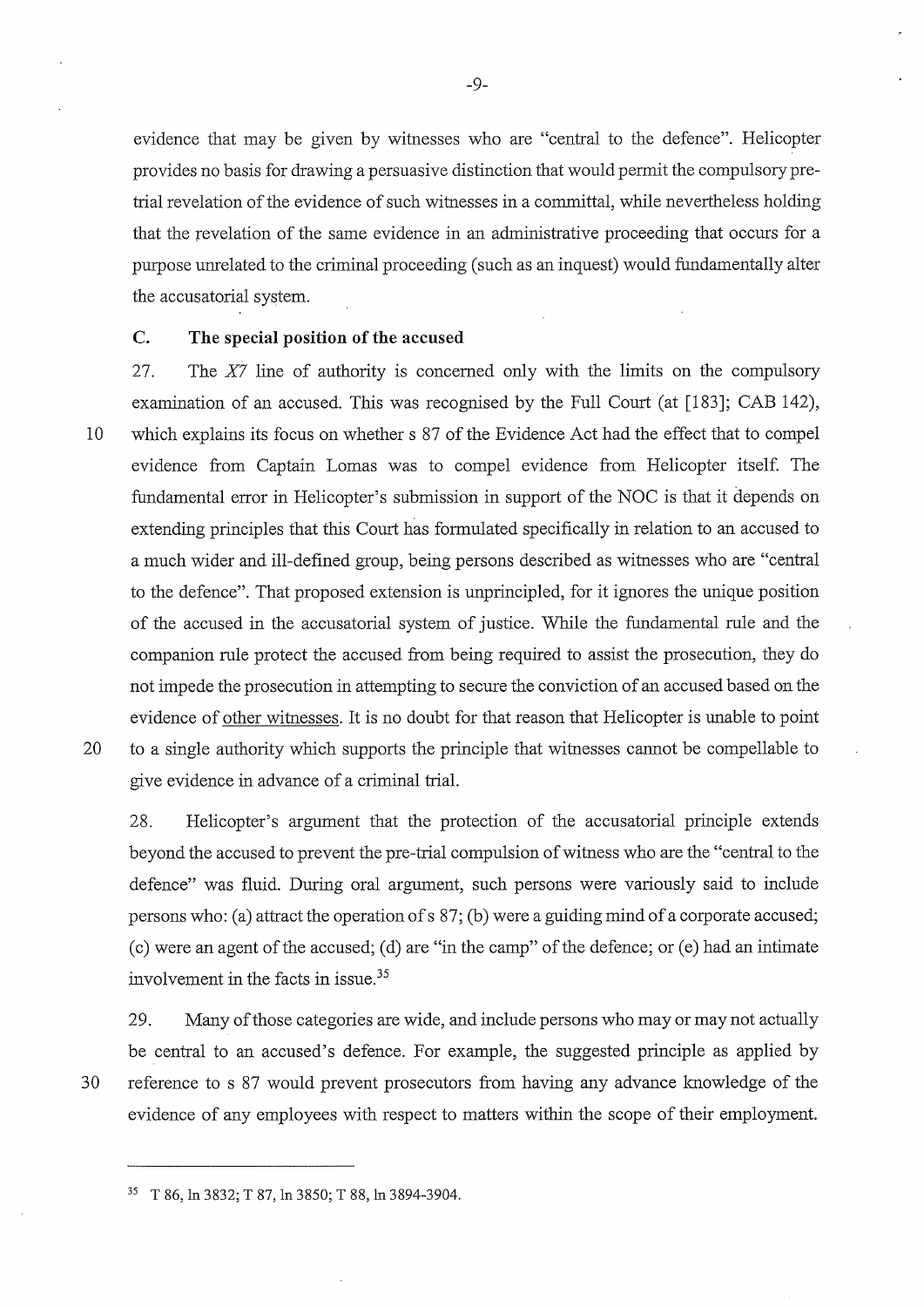That development would have sweeping implications for criminal proceedings against corporations. The notion of special rules for witnesses "in the camp" of the accused is likewise problematic in the criminal context, for it wrongly implies that the prosecutor can call only witnesses favourable to their "camp".<sup>36</sup> And Helicopter's suggestion that the prosecution is not entitled to advance notice of the evidence of persons who are "intimately involved in the facts in issue" is simply untenable (cf T  $88$ , ln  $3898-3900$ ). Such witnesses are the very people whose evidence police and prosecutors must consider in deciding whether criminal charges should be laid at all. The accusatorial system is not offended if, for example, a tax agent is compelled to reveal matters about a client charged with a tax offence 10 (cf T 69, In 3047-3052). The evidence of the tax agent is not evidence about the accused's defence. It is simply evidence of a highly material witness. It does not offend the accusatorial system for the prosecution to have advance knowledge of that evidence, even if the evidence has a forensic effect on the position an accused can plausibly take in defending a charge.

30. Finally, Helicopter overstates the extent to which the accusatorial system as it presently operates in Australia entitles an accused not to disclose information prior to trial. In particular, its submission that the prosecution is entitled to nothing beyond a plea of not guilty is inconsistent with the many pre-trial disclosure requirements which apply to an accused in criminal proceedings. Criminal procedure provisions in all jurisdictions variously provide for mandatory pre-trial disclosure by an accused as to the nature of the proposed 20 defence, the matters of fact and law in issue, expert reports; alibi evidence (both particulars of the evidence and details of any witness) and numerous other matters.<sup>37</sup> In the ACT, this includes the potential for the accused to be ordered to disclose any defence that the accused proposes to raise and limits on witness availability. This occurs after the accused has been committed to stand trial but prior to the hearing.<sup>38</sup> In light of the significant pre-trial disclosures that can be compelled from an accused personally, including on the most serious of charges, it is difficult to see how the pre-trial compulsion of evidence from a person who is not an accused, and who indeed is a compellable witness for the prosecution at trial, can involve a fundamental and impermissible alteration to the accusatorial system.

-10-

<sup>36</sup>*R v Shaw* (1991) 57 A CrimR 425,450 (Nathan J); approved inR *v Kneebone* (1999) 47 NSWLR 450,461 [52]-[53] (Greg James J). 37 See e.g. *Court Procedure Rules 2006* (ACT) Pt 4.3, Div 4.3.4 (see in particular rr 4733-4744, concerning

the pre-trial\_questionnaire); *Crimes Act 1900* (ACT), s 288 (alibi evidence); *Criminal Procedure Act 1986*  (NSW), ss 141, 143 and 150; *Federal Court of Australia Act 1976* (Cth), s 23CF; *Criminal Procedure Act 2009* (Vic), ss 50, 51,183; *Criminal Code Act 1989* (Qld), ss 590A-590C; *Criminal Procedure Act 1921* 

See *Court Procedure Rules 2006* (ACT) rr 4733-4744, and Form 4.10, Items 16 and 25.